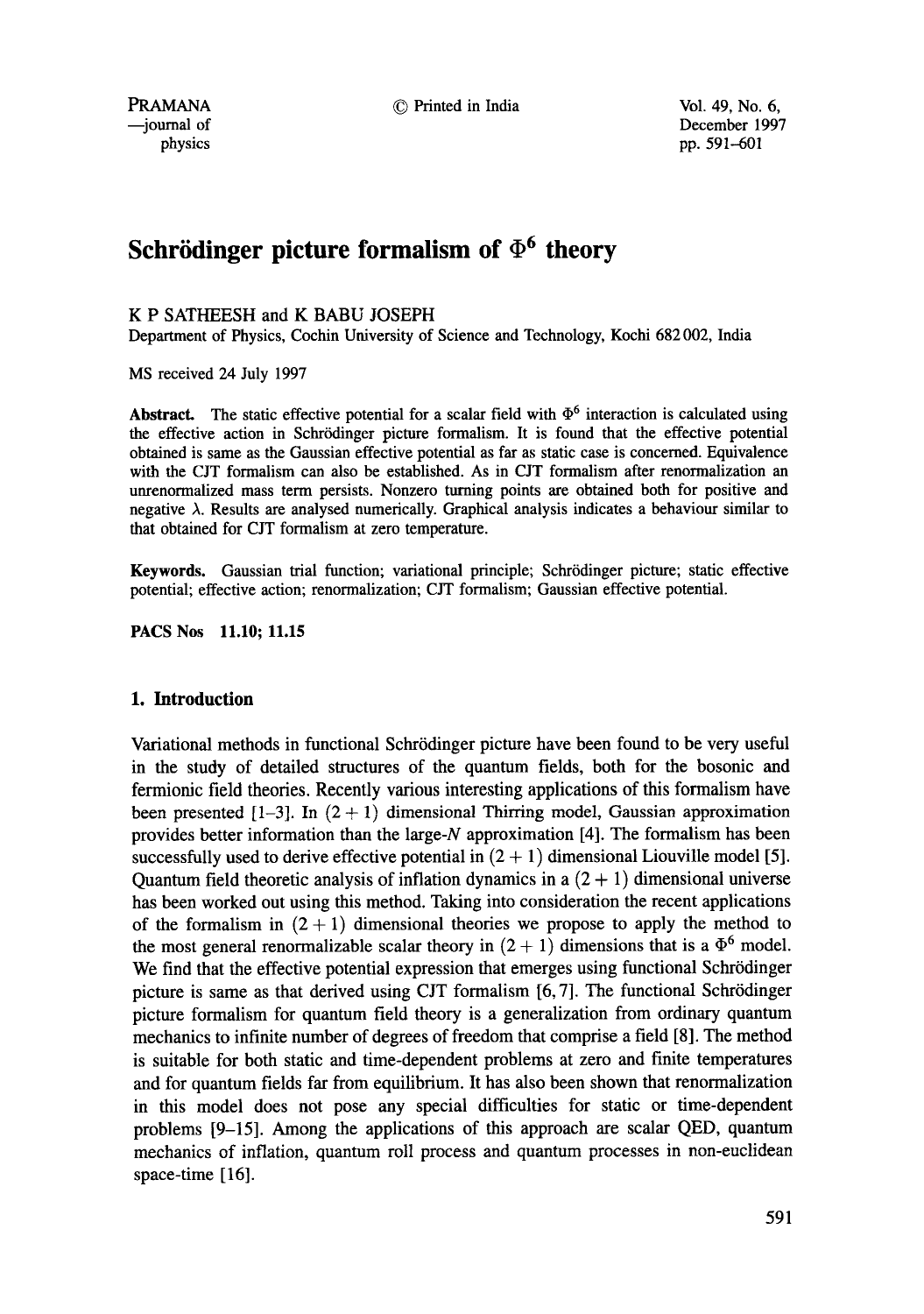The functional Schrödinger picture formalism for quantum field theory has been found to be superior to conventional Fock space methods for analysing detailed structural properties of a quantum field. In this method one need not choose a vacuum and normal ordering is not required. Schrödinger picture method has been extensively used in studying solitons and other collective phenomena, topological defects in gauge theories and confinement. Time dependent problems relevant to early universe studies and nonequilibrium thermal physics cannot be studied using conventional Greens's function methods which require an initial condition for the solution. In these areas time-dependent Schrödinger picture has been profitably used. Also for analysing representations of transformation groups the method is very useful [9]. One can achieve intrinsic regularization and renormalization without any reference to vacuum state and an unique representation is obtained. In this method a quantum mechanical state  $|\Psi(t)\rangle$  is replaced by a functional of the c-number field  $\phi(x)$ 

$$
|\Psi(t)\rangle \to \Psi[\phi, t]. \tag{1}
$$

The action of an operator can be realized as a product and that of a canonical momentum as a functional differentiation

$$
\Phi(x)|\Psi(t)\rangle \to \Psi(x)\Psi(\phi,t),\tag{2}
$$

$$
\Pi(x)|\Psi(t)\rangle \to -i\frac{\delta}{\delta\phi(x)}\Psi(\phi,t). \tag{3}
$$

The dynamical evolution of a given initial state is described by the functional Schrödinger equation. This equation can be derived using variational principles if we define a timedependent effective action [12]

$$
\Gamma = \int dt \langle \Psi(t) | i \partial_t - H | \psi(t) \rangle \tag{4}
$$

and impose the condition that  $|\Psi(t)\rangle$  is stationary against arbitrary variations we get

$$
i\frac{\partial\Psi(\phi,t)}{\partial t} = H\Psi(\phi,t) = \int_{x} \left[ -\frac{1}{2} \frac{\delta^2}{\delta\phi^2(x)} + \frac{1}{2} (\nabla\phi)^2 + V(\phi) \right] \Psi(\phi,t). \tag{5}
$$

For applying variational method we have to prescribe a trial state. In the Gaussian approximation we assume a Gaussian trial state

$$
\Psi(\phi, t) = \exp\left[-\int_{x,y} (\phi(x) - \hat{\phi}(x,t)) \left[\frac{G^{-1}(x,y,t)}{4} - i\Sigma(x,y,t)\right]\right]
$$

$$
\times (\phi(y) - \hat{\phi}(y,t)) + i \int_{x} \hat{\Pi}(x,t) [\phi(x) - \hat{\phi}(x,t)].
$$
(6)

It can be seen that the Gaussian is centered at  $\hat{\phi}$  and the width is given by G.  $\Sigma$  plays the role of the conjugate momentum of G and  $\hat{\Pi}$  that of  $\hat{\phi}$ .  $\hat{\phi}$ ,  $\hat{\Pi}$ , G and  $\Sigma$  are the variational parameters as well as the expectation values:

$$
\langle \phi(x) \rangle = \hat{\phi}(x, t), \tag{7}
$$

$$
\left\langle -i\frac{\delta}{\delta\phi(x)} \right\rangle = \Pi(\hat{x}, t),\tag{8}
$$

 $\mathcal{L}$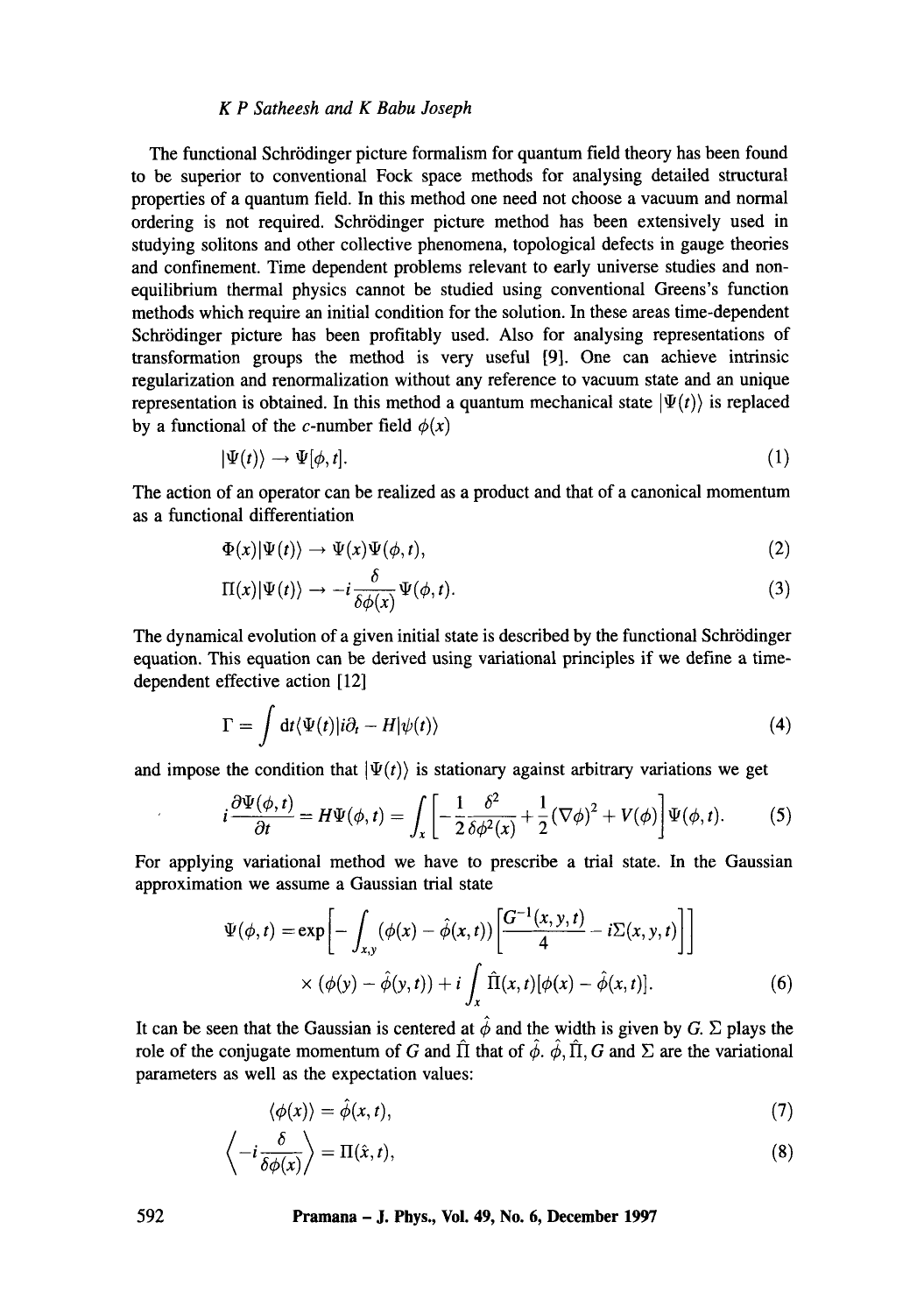*Schrödinger picture formalism of*  $\Phi^6$  *theory* 

$$
\langle \phi(x)\phi(y)\rangle = \phi(\hat{x},t)\phi(\hat{y},t) + G(x,y,t),\tag{9}
$$

$$
\left\langle i\frac{\partial}{\partial\phi(x)}\right\rangle = \int_{x} \hat{\Pi}(x,t)\dot{\hat{\phi}}(x,t) + \int_{x,y} \Sigma(x,y,t)\dot{G}(y,x,t), \tag{10}
$$

$$
V^{(n)}(\hat{\phi}) \equiv \frac{\mathrm{d}^n V(\hat{\phi})}{\mathrm{d}\hat{\phi}^n}.
$$
\n(11)

For applying the formalism to a  $\Phi^4$  model, the following expression for effective action can be written up to two loop level [10, 11]

$$
\Gamma = \int dt \left[ \int_x \hat{\Pi} \dot{\hat{\phi}} - \frac{1}{2} (\nabla \hat{\phi})^2 - V(\hat{\phi}) + \int_{xy} \Sigma \dot{G} - 2 \int_{xy,z} \Sigma G \Sigma - \int_x \frac{1}{8} G^{-1}(x, x, t) \right]
$$
  

$$
= \frac{1}{2} \nabla^2 G(x, y, t) + \frac{1}{2} V^{(2)}(\hat{\phi}) G(x, x, t) - \frac{1}{2} V^{(4)}(\hat{\phi}) \int G(x, x, t)^2 \qquad (12)
$$

$$
-\frac{1}{2}\nabla_x^2 G(x,y,t)|_{x=y}+\frac{1}{2}V^{(2)}(\hat{\phi})G(x,x,t)\bigg[-\frac{1}{8}V^{(4)}(\hat{\phi})\int_x G(x,x,t)^2. (12)
$$

Identifying the first term as the classical action and performing variations we get

$$
\frac{\delta \Gamma}{\delta \dot{\hat{\phi}}(x,t)} = 0 \rightarrow \dot{\hat{\Pi}}(x,t) = \nabla_x^2 \hat{\phi}(x,t) - V^{(1)}(\hat{\phi}) - \frac{1}{2} V^{(3)}(\hat{\phi}) G(x,x,t), \quad (13)
$$
\n
$$
\frac{\delta \Gamma}{\delta \dot{\hat{\Pi}}(x,t)} = 0 \rightarrow \dot{\Sigma}(x,y,t) + 2 \int_x \Sigma(x,z,t) \Sigma(x,y,t)
$$
\n
$$
= \frac{1}{8} G^{-2}(x,y,t) + \left[ \frac{1}{2} \nabla_x^2 - \frac{1}{2} V^{(2)}(\hat{\phi}) - \frac{1}{4} V^{(4)}(\hat{\phi}) G(x,x,t) \right] \delta^\nu(x-y), \quad (14)
$$
\n
$$
\delta \Gamma
$$

$$
\frac{\delta \Gamma}{\delta \Sigma(x, y, t)} = 0 \rightarrow \dot{G}(x, y, t) = 2 \left[ \int_x G(x, z, t) \Sigma(x, y, t) + \Sigma(x, z, t) G(z, y, t) \right].
$$
\n(15)

The static effective potential can be obtained by taking  $\hat{\phi}$  to be x-independent and by putting  $\Sigma = 0$ . By performing variation for G, a gap equation for G could be written. A slightly different but equivalent method has been used in  $(2 + 1)$  dimensional Liouville model [5].

# **2. Effective action**

We propose to apply the formalism to a  $\Phi^6$  model and since  $\Phi^6$  coupling effects show up only at the three loop level we write the expression up to three loops

$$
\Gamma = \int dt \left[ \int_x \hat{\Pi} \dot{\hat{\phi}} - \frac{1}{2} (\nabla \hat{\phi})^2 - V(\phi) + \int_{xy} \Sigma \dot{G} - 2 \int_{xy,z} \Sigma G \Sigma - \int_x \frac{1}{8} G^{-1}(x, x, t) - \frac{1}{2} \nabla_x^2 G(x, y, t)|_{x=y} + \frac{1}{2} V^{(2)}(\hat{\phi}) G(x, x, t) \right] - \frac{1}{8} V^{(4)}(\hat{\phi}) \int_x G(x, x, t)^2 - \frac{1}{16} V^{(6)}(\hat{\phi}) \int_x G^3(x, x, t).
$$
 (16)

**Pramana - J. Phys., Vol. 49, No. 6, December 1997 593**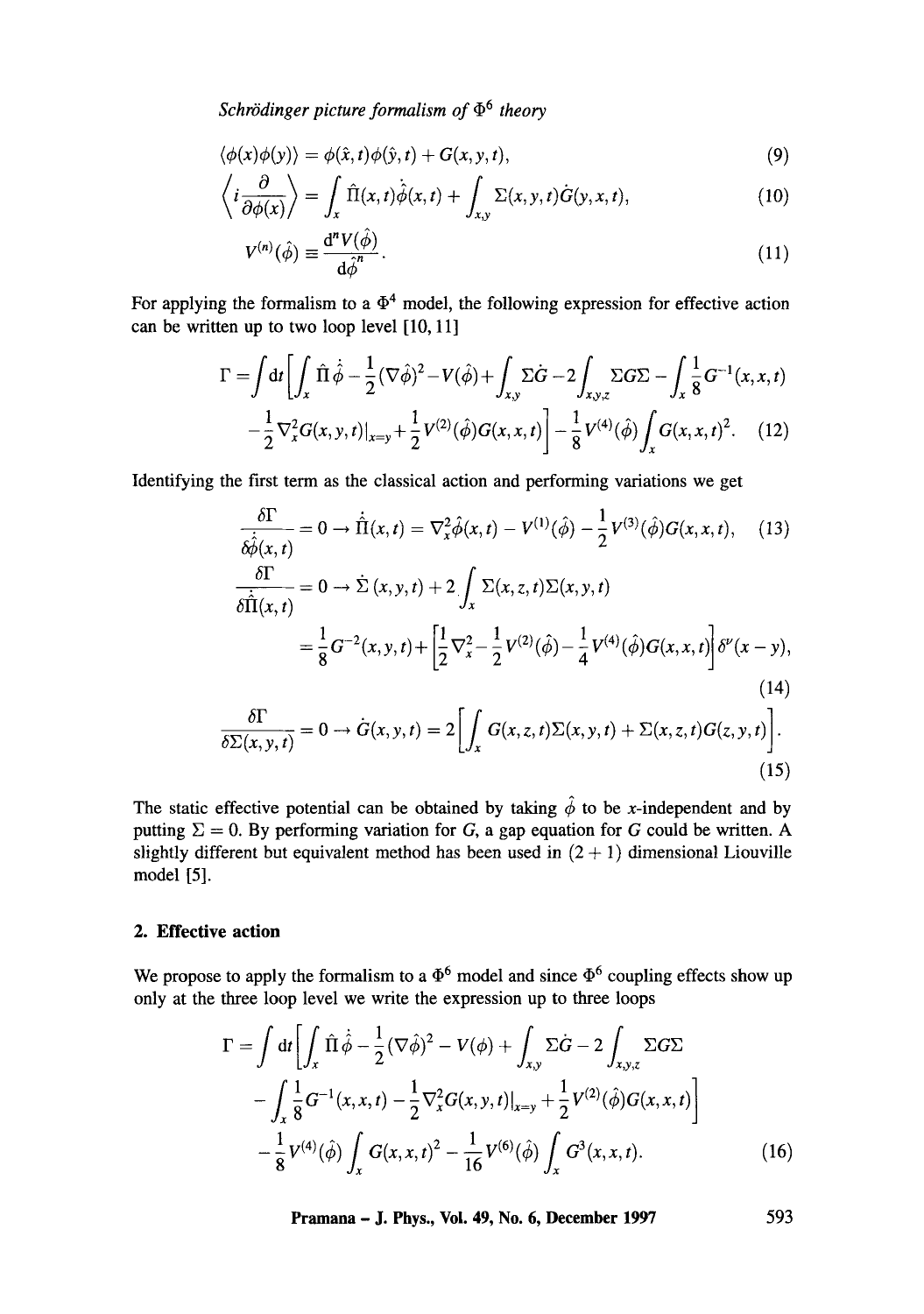We represent expectation values as  $\hat{\phi}$  equivalent to the shift  $\phi$ . Identifying the first term as the classical action and performing variations we obtain

$$
\frac{\delta \Gamma}{\delta \hat{\phi}(x,t)} = 0 \rightarrow \hat{\Pi}(x,t) = \nabla_x^2 \hat{\phi}(x,t) - V^{(1)}(\hat{\phi}) \n- \frac{1}{2} V^{(3)}(\hat{\phi}) G(x, x, t) - \frac{1}{8} V^{(5)}(\hat{\phi}) G^2(x, x, t),
$$
\n(17)  
\n
$$
\frac{\delta \Gamma}{\delta \hat{\Pi}(x,t)} = 0 \rightarrow \dot{\Sigma}(x, y, t) + 2 \int_x \Sigma(x, z, t) \Sigma(x, y, t) = \frac{1}{8} G^{-2}(x, y, t) \n+ \left[ \frac{1}{2} \nabla_x^2 - \frac{1}{2} V^{(2)}(\hat{\phi}) - \frac{1}{4} V^{(4)}(\hat{\phi}) G(x, x, t) - \frac{1}{4} V^{(6)}(\hat{\phi}) G^2(x, x, t) \right] \delta^{\nu}(x - y),
$$
\n(18)  
\n
$$
\frac{\delta \Gamma}{\delta \Sigma(x, y, t)} = 0 \rightarrow \dot{G}(x, y, t) = 2 \left[ \int_x G(x, z, t) \Sigma(x, y, t) + \Sigma(x, z, t) G(z, y, t) \right].
$$
\n(19)

## **3. Static effective potential**

It has been shown that renormalization of time-dependent equations can be done along the same lines of the renormalization of the static effective potential. We therefore evaluate the static effective potential for  $\Phi^6$  model at zero temperature. The static effective potential takes the form

$$
V_{\text{eff}}(\hat{\phi}, G) = \frac{1}{2} m^2 \hat{\phi}^2 + \frac{\lambda}{4!} \hat{\phi}^4 + \frac{\xi}{6!} \hat{\phi}^6 + \left(\frac{1}{2} m^2 + \frac{\lambda}{4} \hat{\phi}^2 + \frac{\xi}{48} \hat{\phi}^4\right) G(x, x) + \left(\frac{\lambda}{8} + \frac{\xi}{16} \hat{\phi}^2\right)
$$
  
 
$$
\times G^2(x, x) + \frac{\xi}{48} G^3(x, x) + \frac{1}{8} \text{tr } G^{-1}(x, x) - \frac{1}{2} \nabla_x^2 G(x, x). \tag{20}
$$

By performing variation with respect to G the gap equation is obtained.

$$
\frac{1}{4}G^{-2}(x,y) = \left[ -\delta_x^2 + m^2 + \frac{\lambda}{2}\hat{\phi}^2 + \frac{\xi}{24}\hat{\phi}^4 + \frac{\lambda}{2}G(x,y) + \frac{\xi}{4}\hat{\phi}^2G^2(x,y) + \frac{\xi}{48}G^3(x,y) \right] \delta(x-y).
$$
\n(21)

Assuming translation invariance the Fourier transform of a function is defined as

$$
f(x) = \int \frac{d^{\nu}k}{2\pi^{\nu}} e^{ik.x} f(k),
$$
\n
$$
G(x,x) = \int \frac{d^{\nu}k}{2\pi^{\nu}} \frac{1}{2} \left[ \left[ k^2 + m^2 + \frac{\lambda}{2} \hat{\phi}^2 + \frac{\xi}{24} \hat{\phi}^4 \right] \times \frac{\lambda}{2} G(x,x) + \frac{\xi}{4} \hat{\phi}^2 G(x,x) + \frac{\xi}{48} G^2(x,x) \right]^{-1/2},
$$
\n(23)

**594 Pramana - J. Phys., Vol. 49, No. 6, December 1997**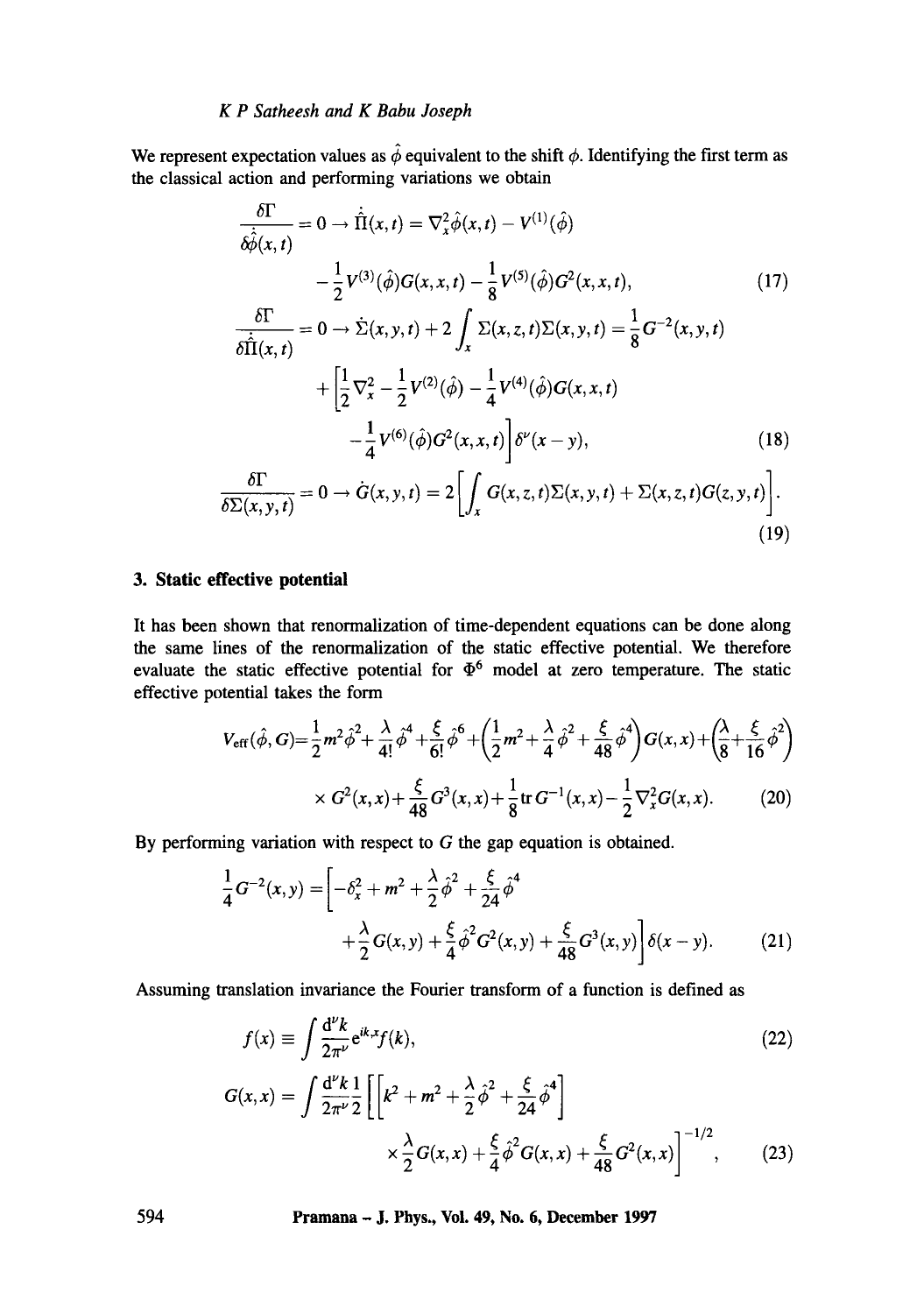*Schrödinger picture formalism of*  $\Phi^6$  *theory* 

$$
G(x,x) = \int \frac{\mathrm{d}^{\nu} k}{2\pi^{\nu}} \frac{1}{2(k^2 + M^2)^{1/2}},\tag{24}
$$

where an ansatz is fixed for  $G$  in terms of an effective mass. The effective mass  $M$  is treated here as a variational parameter which is  $\hat{\phi}$  dependent. The static effective potential can be written as

$$
V_{\text{eff}}(\phi, M) = \frac{1}{2} \int \frac{d^{\nu}k}{2\pi^{\nu}} (k^2 + M^2)^{1/2} + \left(\frac{1}{2} m_{\text{B}}^2 \hat{\phi}^2 + \frac{\lambda}{4!} \hat{\phi}^4 + \frac{\xi_{\text{B}}}{6!} \hat{\phi}^6\right) + \frac{1}{2} \left[M^2 - m_{\text{B}}^2 - \frac{\lambda_{\text{B}}}{2} \hat{\phi}^2 - \frac{\xi_{\text{B}}}{24} \hat{\phi}^4\right] G(x, x) + \left[\frac{\lambda}{8} + \frac{\xi}{16} \hat{\phi}^2\right] G^2(x, x) + \frac{\xi}{48} G^3(x, x).
$$
 (25)

Equation (25) shows that the effective potential expression obtained here is the same as the one obtained using Gaussian effective potential approach [17]. This is only natural since when time dependence is not taken into account definitions of effective action in both the approaches coincide. It also becomes clear that the formalism is equivalent to CJT approach at zero temperature. Equations obtained here differ from those obtained in CJT formalism by a  $\xi \phi^2$  term. This term does not contribute when daisy and super daisy diagrams alone are considered through Hartee-Fock approximation which is the popular approximation employed in CJT formalism. At  $\phi^4$  level both the approaches are exactly identical.

Considering the first and second terms alone of (25) it can be seen that one loop effective potential result is contained in the expression with the mass term replaced by the effective mass. Identity with the Gaussian effective potential results become more transparent if we make the following correspondence in notation.

$$
G(x,x) \to I_0 = \int \frac{\mathrm{d}^{\nu} k}{2\pi^{\nu}} \frac{1}{2(k^2 + m^2)^{1/2}},\tag{26}
$$

$$
\frac{1}{2} \int \frac{d^{\nu}k}{2\pi^{\nu}} (k^2 + m^2)^{1/2} \to I_1,
$$
\n(27)

$$
M \to \Omega. \tag{28}
$$

Since the effective potential is an ordinary function (not a functional) stationary requirements with respect to  $\phi$  and  $M^2$  is obtained by ordinary differentiation

$$
\frac{\partial V}{\partial \phi} = \phi \left[ m_B^2 + \frac{\lambda_B}{6} \phi^2 \frac{\xi_B}{120} \phi^4 + \frac{\lambda_B}{2} G(x, x) + \frac{\xi_B}{12} \Phi^2 G(x, x) + \frac{\xi}{8} G(x, x) G(x, x) \right] = 0
$$
\n(29)

$$
\frac{\partial V}{\partial M^2} = -\frac{1}{2} \left[ M^2 - m_B^2 - \frac{\lambda_B}{2} \phi^2 - \frac{\xi_B}{24} \phi^4 - \frac{\lambda_B}{2} G(x, x) - \frac{\xi_B}{4} \hat{\phi}^2 G(x, x) - \frac{\xi_B}{8} G(x, x) G(x, x) \right] \frac{\partial G(x, x)}{\partial M^2} = 0.
$$
\n(30)

Conventional effective potential is defined at the solution of (30). The effective mass is

**Pramana - J. Phys., Vol. 49, No. 6, December 1997 595**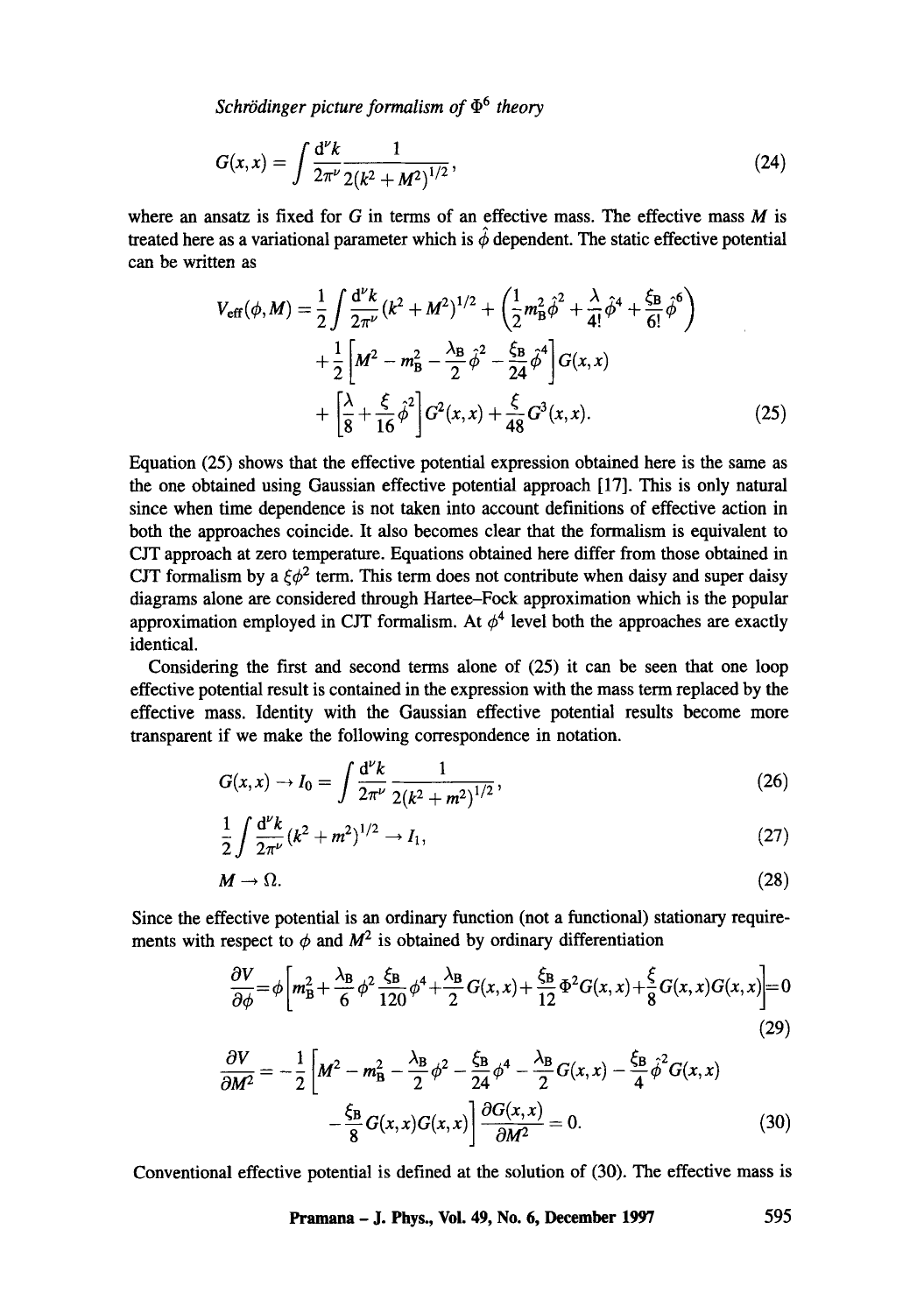given by

$$
M^{2}(\phi) = \left[ m_{\rm B}^{2} + \frac{\lambda_{\rm B}}{2} \phi^{2} + \frac{\xi_{\rm B}}{24} \phi^{4} + \frac{\lambda_{\rm B}}{2} G(x, x) + \frac{\xi_{\rm B}}{8} G(x, x) G(x, x) \right].
$$
 (31)

Required expression for the effective potential is obtained by replacing the effective mass M by  $M(\phi)$  in eq. (25). Equation (25) shows certain very important peculiarities of  $\Phi^6$ and  $\Phi^4$  theories relevant at zero temperature.

$$
V'(\phi) = \phi \left[ M^2(\phi) - \left( \frac{\lambda_B}{3} \phi^2 \right) \right].
$$
 (32)

For  $\Phi^4$  theory  $M^2(\phi)$  is intrinsically positive. Hence if  $\lambda_B < 0$  only solution to the above equation is  $\phi = 0$  (or potential is unbounded from below). That is for negative  $\lambda_{\rm B}$  nonzero turning points do not exist. In the case of  $\Phi^6$  theory

$$
V'(\phi) = \phi \left[ M^2(\phi) - \left( \frac{\lambda_B}{3} \phi^2 + \frac{\xi_B}{30} \phi^4 \right) \right] - \frac{\xi}{4} \left[ 1 - \frac{\phi^2}{3} \right] G^2 \tag{33}
$$

non-zero turning points are possible also for  $\lambda_B < 0$ .  $\Phi^6$  theory in Hartee-Fock approximation requires up to three loops for obtaining the effects of  $\zeta_B$  coupling. We have four parts for the effective potential

$$
V_{\beta}(\phi, M(\phi)) = V^0 + V^1 + V^2 + V^3, \qquad (34)
$$

$$
V^{0} = \left[\frac{1}{2}m_{\rm B}^{2}\phi^{2} + \frac{\lambda_{\rm B}}{4!}\phi^{4} + \frac{\xi_{\rm B}}{6!}\phi^{6}\right],\tag{35}
$$

$$
V^{1} = \frac{1}{2} \int \frac{d^{3}k}{(2\pi)^{3}} \ln[k^{2} + M^{2}(\phi)],
$$
\n(36)

$$
V^{2} = -\frac{\lambda_{\text{B}}}{8}G(x, x)G(x, x) - \frac{xi}{16}(\phi)^{2}G(x, x)G(x, x), \qquad (37)
$$

$$
V^3 = -\frac{\xi_B}{24}G(x, x)G(x, x)G(x, x), \qquad (38)
$$

which are obtained by substituting  $M(\phi)$ . Effective potential for both  $\Phi^4$  and  $\Phi^6$  theories can be obtained from this equation. In the following we do not consider the  $\hat{\phi}^2$  dependent term to establish the equivalence with the Hartee-Fock approximation commonly used in the CJT formalism [6].

# **4. Renormalization**

The effective mass term  $M(\phi)$  defining the effective potential is divergent mainly due to the presence of  $G(x, x)$ . Following re-normalization prescription is employed in  $(2 + 1)$ dimensions to regularize  $M(\phi)$ . Define

$$
G(M(\phi)) \equiv -\frac{M(\phi)}{4\pi} \tag{39}
$$

with

$$
E = [k^2 + M^2(\phi)]^{1/2}.
$$
 (40)

## **596 Pramana - J. Phys., Vol. 49, No. 6, December 1997**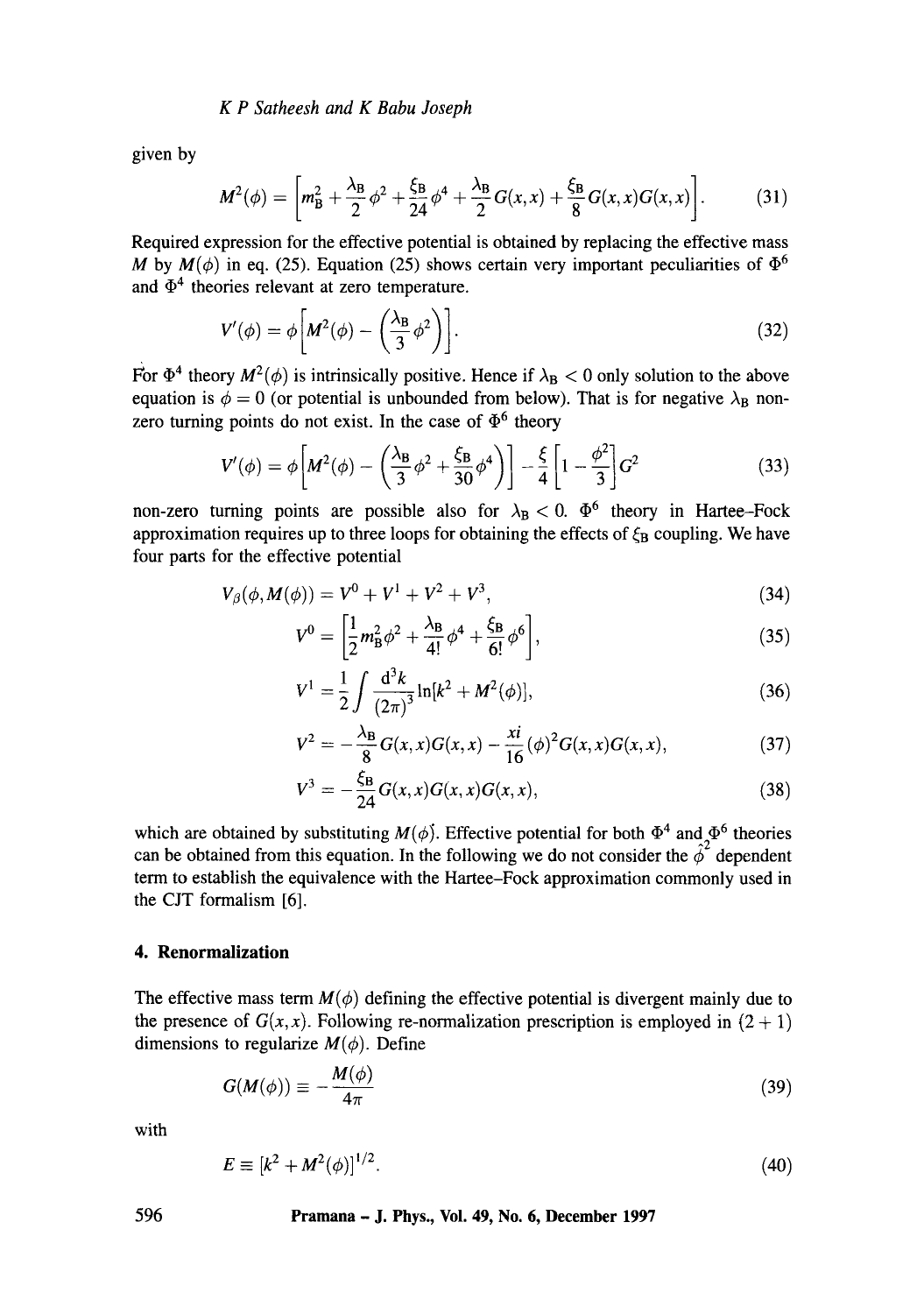

Figure 1. Effective mass for various couplings- $\Phi^6$  theory.

In  $(2 + 1)$  dimensions coupling constant renormalization is not required. Define

$$
m_r^2 \equiv m_B^2 + \frac{1}{2}\lambda I_1 + \frac{\xi'}{4}I_1 + \frac{\xi}{8}I_1^2,\tag{41}
$$

$$
I_1 \equiv \int \frac{\mathrm{d}^2 k}{(2\pi)^2} \frac{1}{2k} = \lim_{\Lambda \to \infty} \left( \frac{\Lambda}{4\pi} \right). \tag{42}
$$

 $\xi' \equiv \xi G(M(\phi)),$ 

$$
G(x,x) = \int \frac{\mathrm{d}^2 k}{(2\pi)^2} \frac{1}{2E}.
$$
 (43)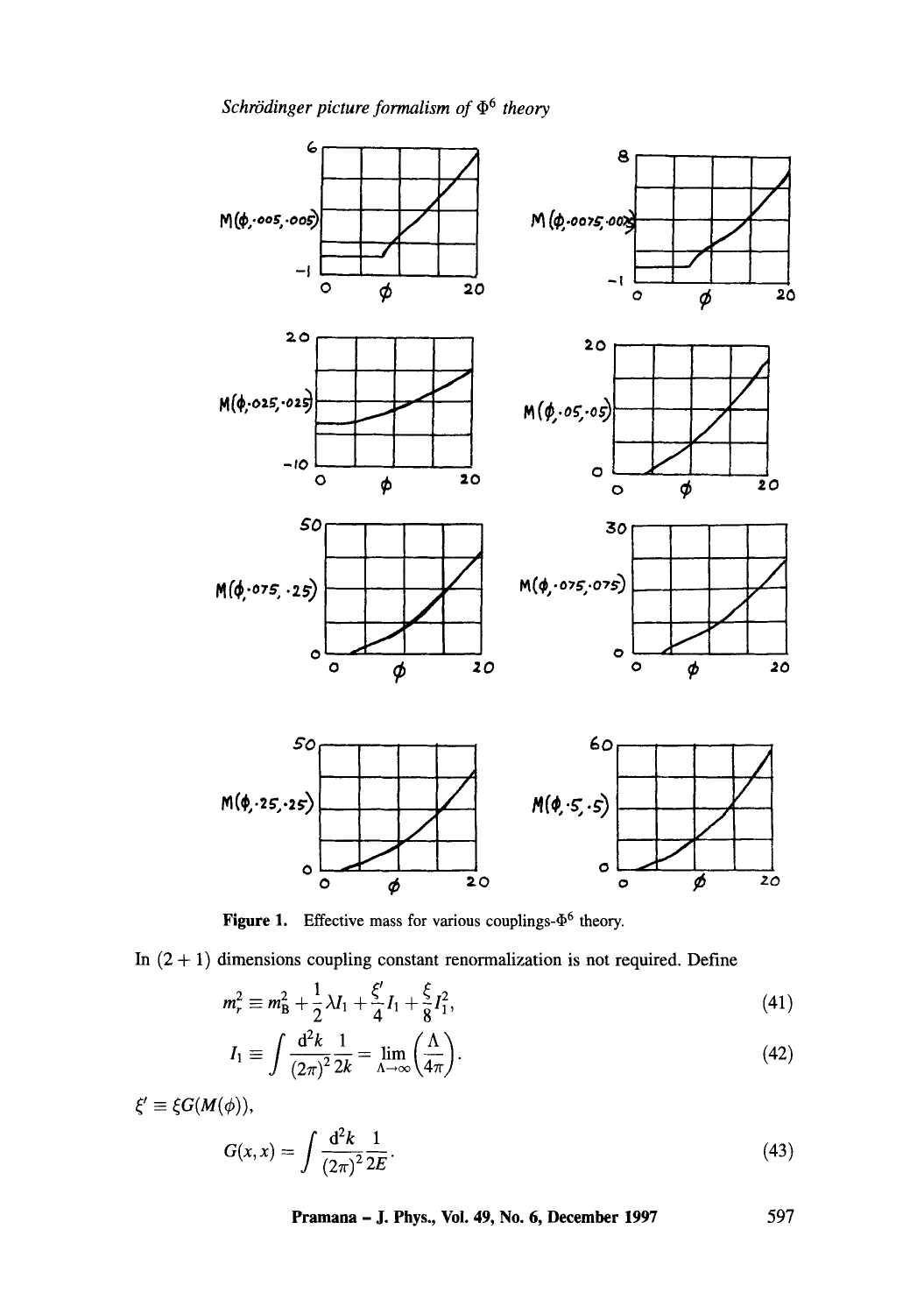

**Figure 2.** Effective mass for various couplings- $\Phi^4$  theory.

By actual evaluation, introducing a cut-off parameter  $\Lambda$ 

$$
G(x, x) = G(M(\phi)) + I_1.
$$
 (44)

Equation (34) shows that  $G(M(\phi))$  is the finite part of the vacuum propagator. A finite expression for  $M(\Phi)$  is obtained by expressing it in terms of the renormalized parameters:

$$
M^{2}(\phi) = -m_{r}^{2} + \frac{\lambda}{2}\phi^{2} + \frac{\xi}{24}\phi^{4} + \frac{\lambda}{2}G(M(\phi)) + \frac{\xi}{8}G(M(\phi))G(M(\phi)).
$$
 (45)

Second derivative of the tree level potential is defined as  $m_{\text{tree}}$  (tree level mass)

598 Pramana - J. Phys., Vol. 49, No. 6, December 1997

*K P Satheesh and K Babu Joseph*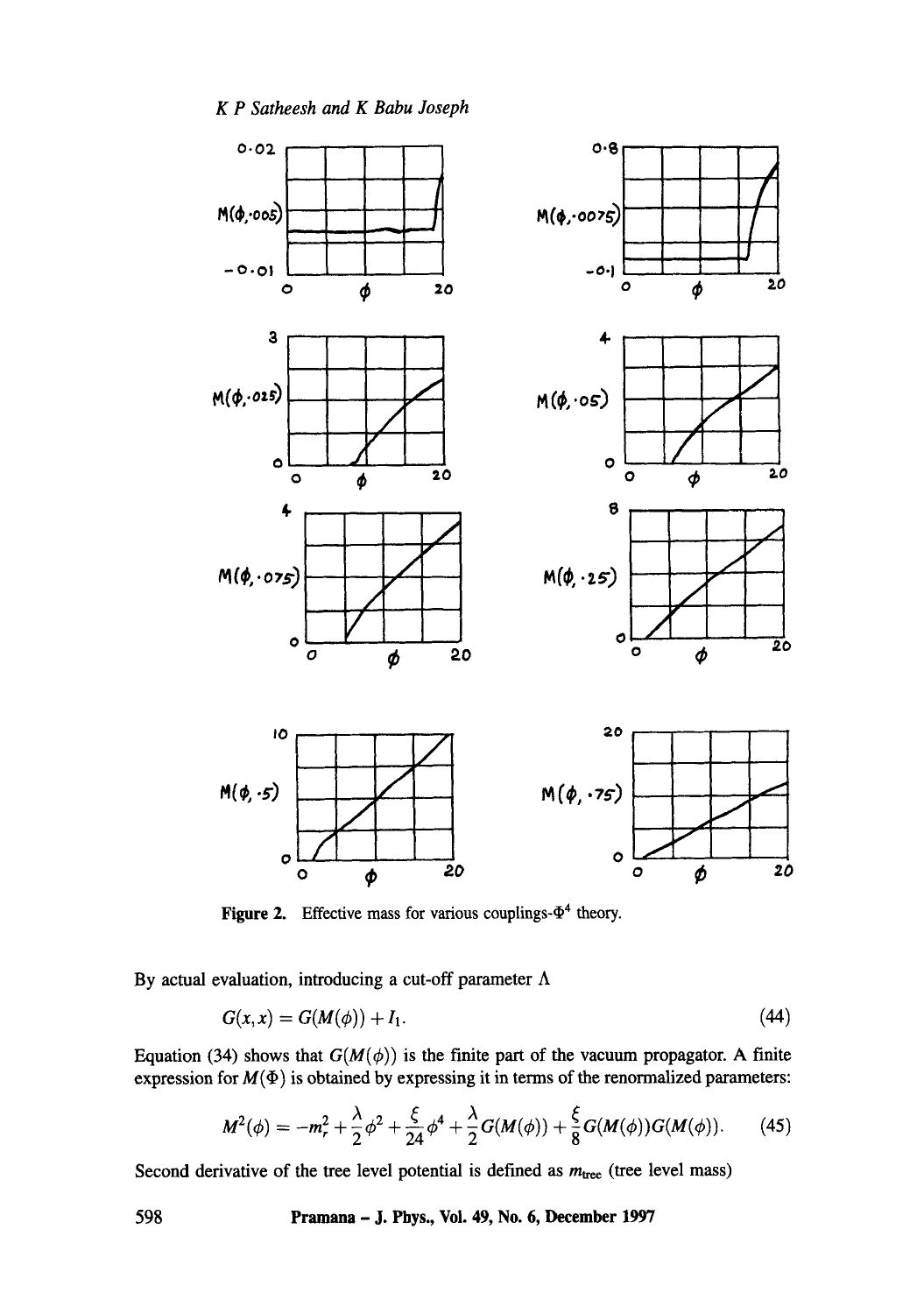*Schrödinger picture formalism of*  $\Phi^6$  *theory* 



**Figure 3.** Effective potential for various couplings- $\Phi^6$  theory.

$$
M^{2}(\phi) = m_{\text{tree}}^{2}(\phi) + \frac{\lambda}{2}G(M(\phi)) + \frac{\xi}{8}G(M(\phi))G(M(\phi)), \tag{46}
$$

$$
V^{1}(M(\phi)) = -\frac{M^{3}}{6\pi} + \frac{\Lambda^{3}}{6\pi}.
$$
 (47)

The last term is cut-off dependent. Cancellation of this divergence is obtained by combining  $V^0$ ,  $V^2$  and  $V^3$ :

$$
V(M) = -\frac{M^3}{6\pi} + \frac{M^4}{2\lambda} - \frac{1}{2}M^2G(M) - \frac{M^2}{24\eta}G^2(M) - F(\phi)
$$
 (48)

with

$$
\eta^{-1} = \frac{\xi}{\lambda} \text{ and } F(\phi) = \left[ \frac{m^2}{24\eta} - \frac{\lambda}{12} - \frac{29}{6!} \xi \phi^2 \right] \phi^4. \tag{49}
$$

 $\xi = 0$  reproduces the result of Camellia and Pi at zero temperature. Using unrenormalized gap equation we combine  $V^0$ ,  $V^2$  and  $V^3$  and writing them in terms of renormalized parameters

$$
V^{0} + V^{2} + V^{3} = \frac{\lambda_{r}}{8} \left[ \phi^{2} - \frac{2m_{r}^{2}}{\lambda} \right]^{2} - \frac{\eta}{24} m_{r}^{2} \phi^{4} - \frac{\lambda_{r}}{8} G^{2}(M) - \frac{\xi_{r}}{48} G^{3}(M) - F(\phi).
$$
\n(50)

Pramana - J. Phys., Vol. 49, No. 6, December 1997 599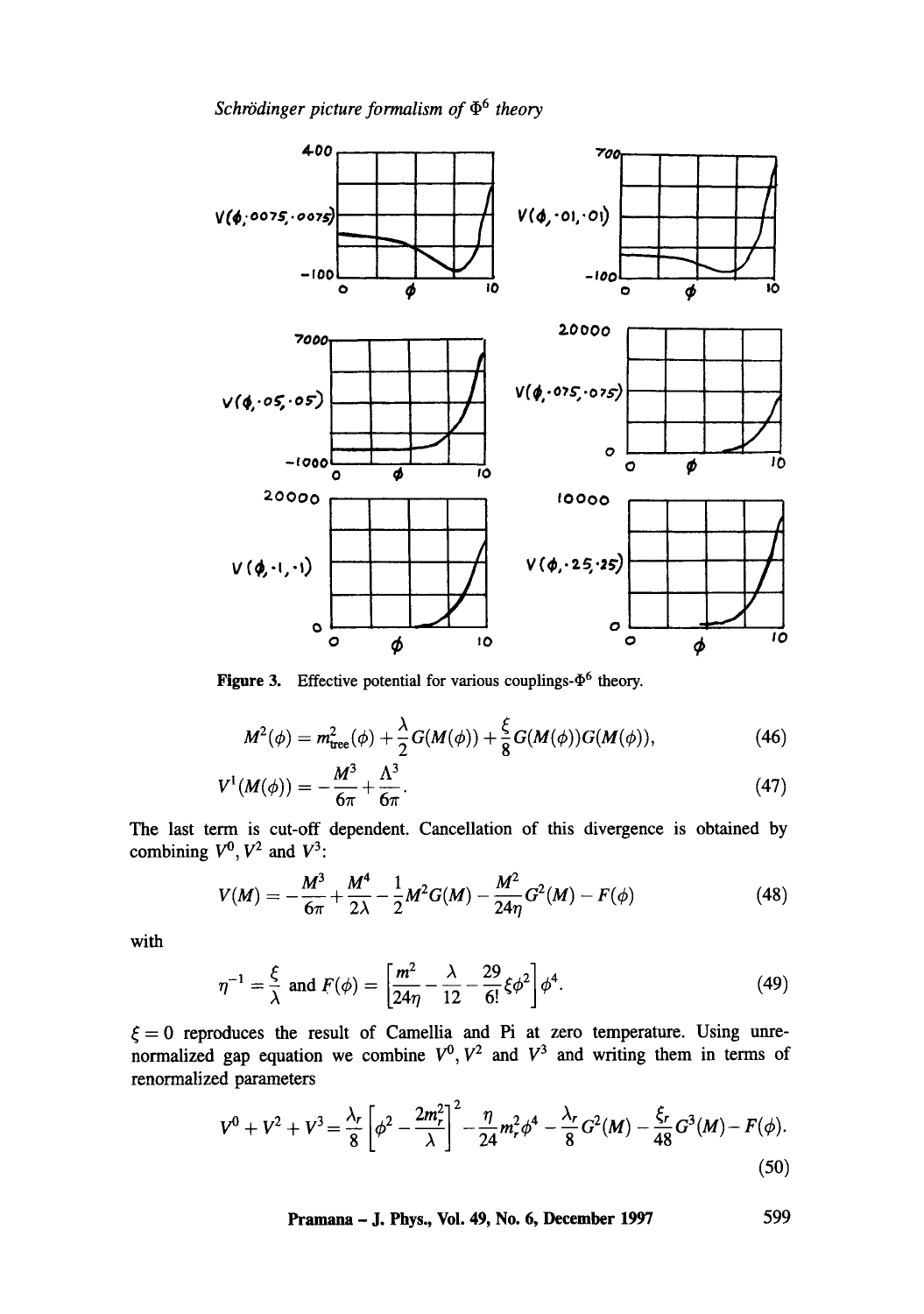

**Figure 4.** Effective potential for various couplings- $\Phi^4$  theory.

In the case of  $(2 + 1)$  dimensional  $\Phi^4$  theory  $F(\phi) = \lambda/12$  which is finite. Thus unlike  $(3 + 1)$  dimensional  $\Phi^4$  theory the effective potential do not contain any unrenormalized parameters. But in the case of  $\Phi^6$  theory  $F(\phi)$  contains m which is an unrenormalized mass parameter. But here we can make  $F(\phi) = 0$  by adjusting the parameters suitably and make the unrenormalized parameters vanish.

## **5. Conclusions**

Static effective potential for  $\Phi^6$  theory is obtained using the functional Schrödinger picture formalism for calculating the effective action. Regarding the presence of turning points it is shown that for  $(2 + 1)$  dimensional  $\Phi^6$  theory turning points can exist both for positive and negative  $\lambda$ . This indicates the possibility of bound states in the case of  $\Phi^6$ theories. The equations obtained for the effective potential and effective mass are found to be identical with the more popular Gaussian effective potential. Apart from a difference arising due to the use of Hartee-Fock approximation the formalism is identical to the CJT formalism.

Graphical analysis of the effective mass and effective potential is performed by numerically solving the equations for effective mass and effective potential. Graphs plotted compared with earlier works show close similarity with CJT formalism.